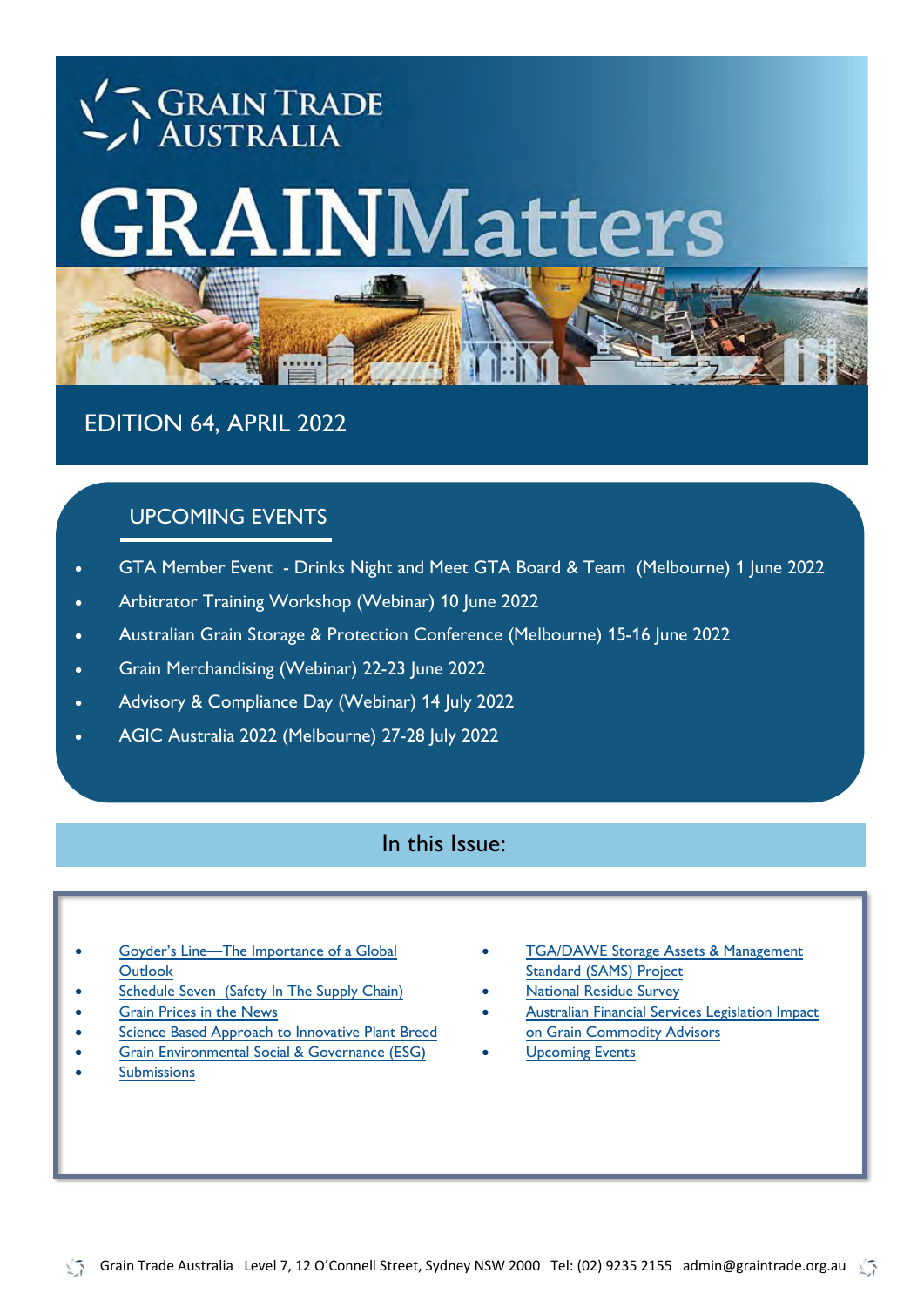<span id="page-1-0"></span>

#### Dear GTA Members

We spoke in the last edition of Grain Matters regarding the Russian conflict in Ukraine and the impact on grain and oil prices with the prices of these commodities fast approaching or surpassing the 2008 fuel and food crisis. It was noted this situation is creating the potential for global food security issue, that could potentially have far-reaching human and political consequences, in addition to the tragic circumstances in Ukraine.

The conflict, combined with the existing COVID-19 disruptions, is affecting the global economy through supply chain disruptions, volatile commodity prices including grain and through the impacts of sanctions

In these uncertain times it is critical **for trade to continue** and be supported through dialogue and most importantly through a collaborative approach to common issues. GTA is a member of the International Grain Trade Coalition Association (IGTC). IGTC is a non-profit federation of grain trading related associations formed to serve the greater good by promoting and facilitating the performance of the supply chain for grains, oilseeds, pulses and derived products.

The objective of the IGTC include 'Supporting accomplishments toward world food security and economic well-being goals as defined by the United Nations'.

GTA will be travelling to London in early June for the London Grains Week. This is a week of the commercial grain trade and government agencies coming together with IGTC meetings and strategy sessions, International Grains Council annual conference and several GAFTA meetings. Given current global food security issues, it is expected to provide a pivotal forum for discussion and strategy on global trade.

Grains Week follows an IGTC Global Grain Trade Round Table to discuss and consider Egypt's food security. This is scheduled for May 12, 2022.

Andre

**Andrew Goyder Chair—Grain Trade Australia** 

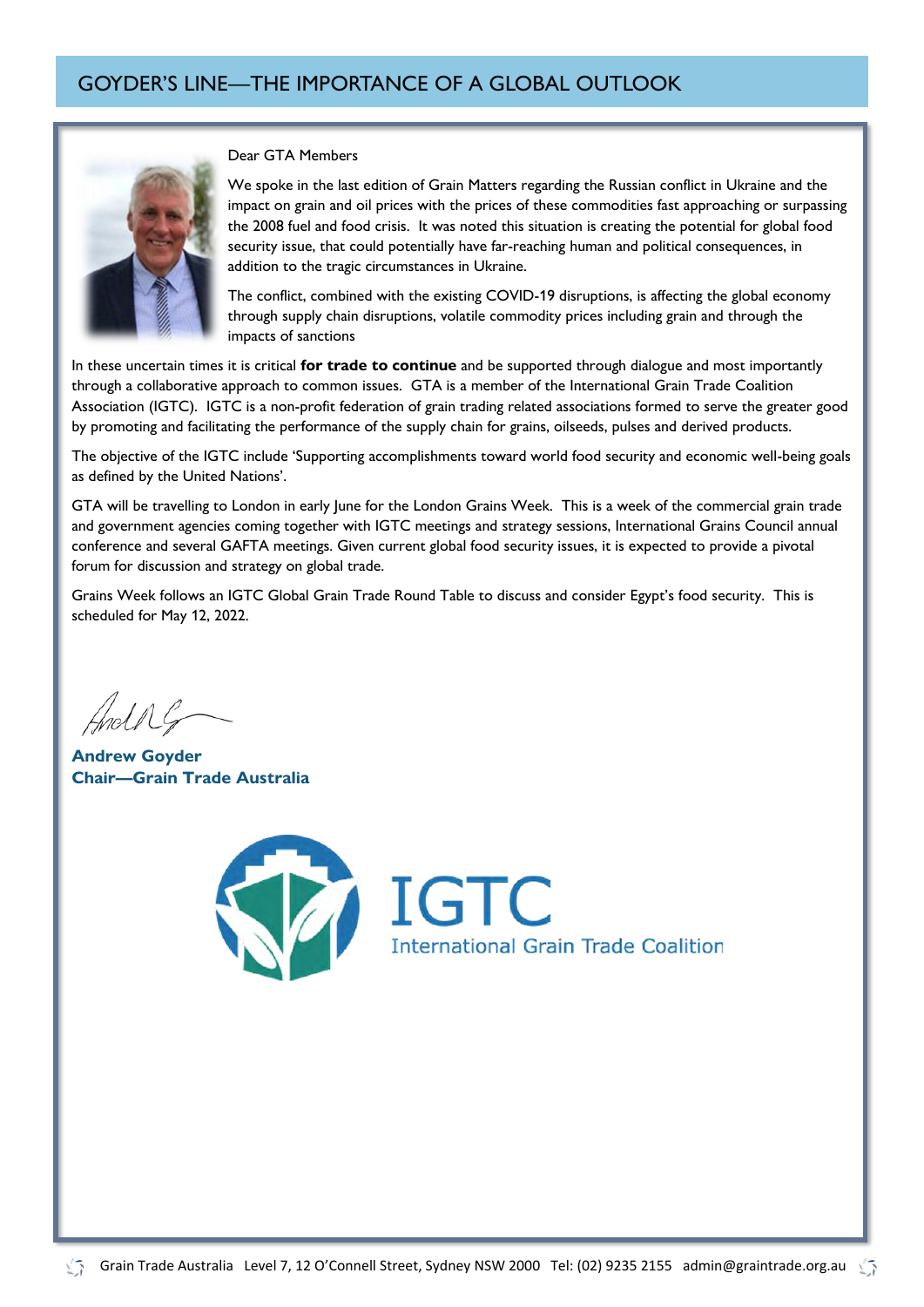<span id="page-2-0"></span>Workplace health and safety laws have been written to get people to review and talk with each other about the risks that exist at work. These laws seek to get people to find ways to remove risks before anyone gets hurt.

We need to have a conversation with each other and with all participants in the grain supply chain about the risk that occurs when **inappropriate treatment of grain with fumigants** occurs.

GTA has been receiving reports that grain delivered in road trucks to receival points including seaport terminals and container packers have, on occasions, had high levels of phosphine gas present in the load. There have also been reports of fumigant tablets found within the grain tendered for delivery.

Phosphine is one of the most dangerous products used in the grain supply chain and is classed as a schedule seven poison and, as indicated on the label, it's – **DANGEROUS POISON.**



One recent incident involved a delivery of an ex-farm load to a seaport terminal. A truck driver, after completing the delivery, contacted the terminal operator and reported that he had been severely impacted by Phosphine gas that had recently been introduced into the grain prior to him loading the truck. The driver sought medical assistance after leaving the terminal.

This case and other reports create a number of risks including:

- Risk to truck drivers' health and potential for vehicular accident because of the exposure to Phosphine and its impact on the ability to control a moving vehicle.
- Risk to terminal grain assessors and hopper attendants.
- Damage to industry reputation, and
- Inappropriate use of Phosphine may impact on its **long-term viability as a fumigant** for the grain industry

This risk must be discussed at an industry level, and industry must find ways to address these issues. To progress discussion and to raise these concerns at a national forum there will be several presentations and panel discussions on day one of the **Australian Grain Storage & Protection Conference** to be held in Melbourne on the **15th and 16th of June 2022 [\(Register Here\)](https://gta.eventsair.com/grain-storage-protection-conference-2022/grain-storage-protection-conference/Site/Register)**.

If you have any concerns with safety in the grain supply chain please consider and review the [GTA Safety Guidelines](https://www.graintrade.org.au/sites/default/files/Publications/GTA%20Safety%20Guidelines%20August%202019.pdf) , and remember that each business has an obligation to develop a Safety Management System designed around the particular needs and operations of that business.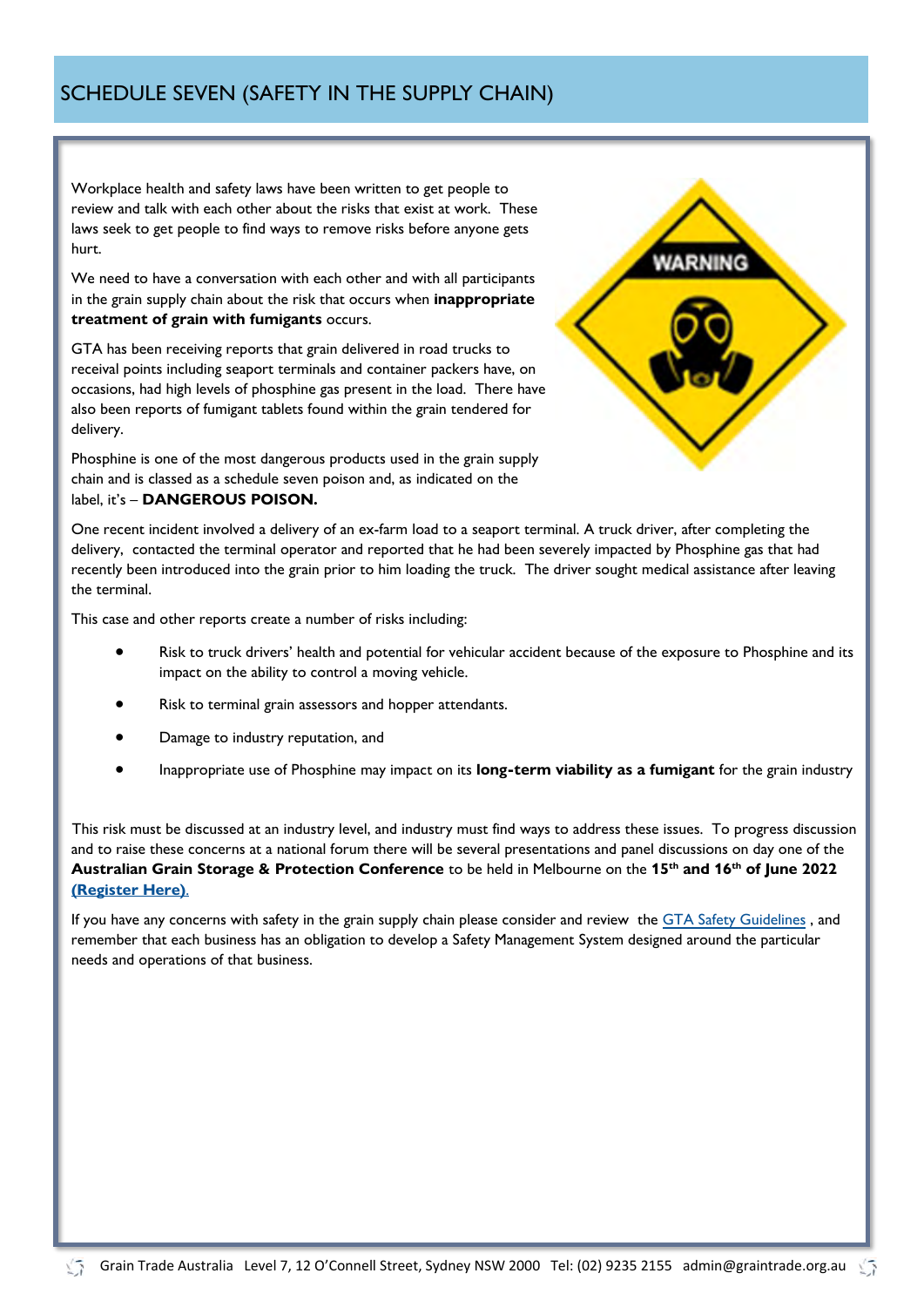<span id="page-3-0"></span>There has been several recent articles and comment relating to the cash grain 'basis' price and the marked spread between the local wheat price compared to the global futures markets.

Questions have been asked why the Australian grain prices have not fully reflected the rally in US wheat futures market in response to the Ukraine conflict. Rest assured there are good sound market reasons why this has occurred.

It should be noted this is not a purely Australian issues as similar impacts have been [reported on in US markets](https://farmpolicynews.illinois.edu/2022/03/wheat-crazed-cash-market-many-grain-elevators-stop-issuing-bids-as-futures-and-cash-prices-diverge/) with analyst stating the '*wheat futures are in ludicrous mode'* .



National Grains Reporter for Farm Online Gregor Heard, who published the initial stories with grower groups commenting on what they perceived as low local grain prices and cash basis sought comment and input from GTA and subsequently ran some articles published on Farmonline. These articles can be found at the links below:

• [https://www.farmonline.com.au/story/7714108/qa-with-gta-boss-on-supply-chain-grain-prices/?cs=4733](https://aus01.safelinks.protection.outlook.com/?url=https%3A%2F%2Fwww.farmonline.com.au%2Fstory%2F7714108%2Fqa-with-gta-boss-on-supply-chain-grain-prices%2F%3Fcs%3D4733&data=05%7C01%7Cjason.craig%40cbh.com.au%7Cfc24d8735d50420307cc08da2ca53d7a%7Cbdc5206836da4)

• [https://www.farmonline.com.au/story/7714149/unprecedented-grain-exports-create-trading-headaches/?cs=4733](https://aus01.safelinks.protection.outlook.com/?url=https%3A%2F%2Fwww.farmonline.com.au%2Fstory%2F7714149%2Funprecedented-grain-exports-create-trading-headaches%2F%3Fcs%3D4733&data=05%7C01%7Cjason.craig%40cbh.com.au%7Cfc24d8735d50420307cc08da2ca53d7a%7Cbdc520)

GTA's Board consider it is important industry debate, while always welcome needs to ensure our members broader interests to be properly represented, and when matters such as grain pricing and competition type issues are discussed in the media, that appropriate balance and factual information is available and presented in a professional manner.

## SCIENCE BASED APPROACH TO INNOVATIVE PLANT BREEDING

GTA supports science-based research on utilising innovative plant breeding technologies to enhance the productive capacity of Australian grain producers.

GTA supports the commercial release and trade of SDN-1 modified organisms where these has been approved for commercial release by the Office of Gene Technology Regulator (OGTR) and other relevant Federal, State and Territory regulators.

A review of the Gene Technology Regulations 2001 by OGTR in 2018

led to the **approval of SDN-1** and subsequently excluded it from the GM regulation. This decision reflected the principle that regulation should be commensurate with the risks posed by gene technology and that decision made in this regard should be based on scientific review.

SDN-1 organisms are developed through a form of genome editing. The advancement of targeted genome editing methods complements and further expands existing breeding tools by enabling more efficient introduction of desired sequence changes (genetic variation) in specific genes. CropLife International summarises genome modification in this [link.](https://croplife.org/wp-content/uploads/2015/01/CLI-SDN-Definitions-Position-Paper.pdf)

GTA has become aware Tasmania is proposing to regulate the entry of SND-1 modified organisms into Tasmania and Draft [Biosecurity Regulations 2022 for Tasmania \(regulations\)](https://nre.tas.gov.au/Documents/DRAFT%20Biosecurity%20Regulations%202022.pdf) have been released for public comment.

*Continued Over…..*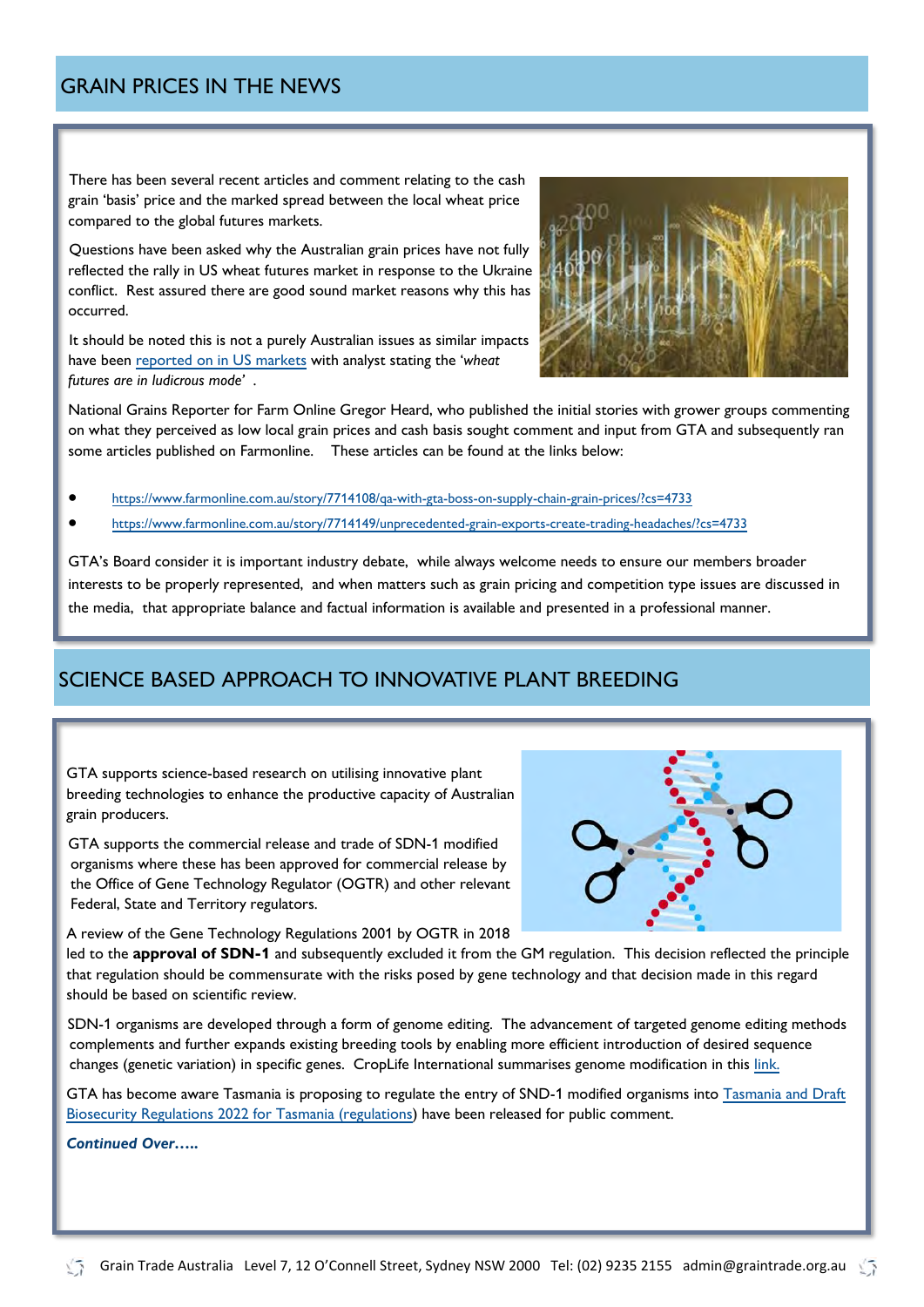#### <span id="page-4-0"></span>SCIENCE BASED APPROACH TO INNOVATIVE PLANT BREEDING (*continued*)

The draft regulations include Clause 17 – which describes SDN-1 material as having biosecurity impact. Labelling SDN-1 modified grain as a biosecurity impact will in effect **classify grain** grown from innovative plant breeding as:

- A plant disease;
- A plant that is contaminated;
- A plant that is unfit or unsuitable for use in any commercial or other activity in which it would normally be used; or
- A risk to human health, human safety or the environment; or
- Unfit for export or other trade for which it would normally be used.

GTA and its Plant Breeding Innovation Committee are of the opinion this proposed regulation is inappropriate and will be lodging a Submission seeking withdrawal of the proposed legislation.

## GRAIN ENVIRONMENTAL SOCIAL & GOVERNANCE (ESG)

GTA's Board has directed the formation of a GTA Discussion Group to consider environmental, social & governance (ESG) and the grain industry and what assistance GTA can provide to its members.

Specific members were asked to join the Discussion Group to discuss ESG in the grain industry; how they are dealing with it and the role GTA could adopt that would assist them and also other GTA members.

Comments of how GTA could add value included:

- Uniformity across industry;
- Assistance with the uniformity of mapping Greenhouse Gas Emissions;
- The establishment of Standards and coordination across GTA members.

Agreed next steps included:

- Support SGA establishing a stakeholder group for ISCC engagement.
- Progress discussion across all GTA Technical Committees on ESG matters
- Review and consider a Greenhouse Gas Measurement (GGM) Standards for industry.
- Provide a coordination role of post farm gate participants and a link to pre-farm gate initiatives.
- Provide a coordination point to corral importers through the development of clear communications plan and story for Australian grain and its ESG credentials
- Support the smaller GTA members through:
	- GGM Standards
	- Provision for the Story
	- Potential Training for GTA members
	- Communication of industry / post-farm gate sustainability "story" to stakeholders (customers, consumers, regulators, Govt etc).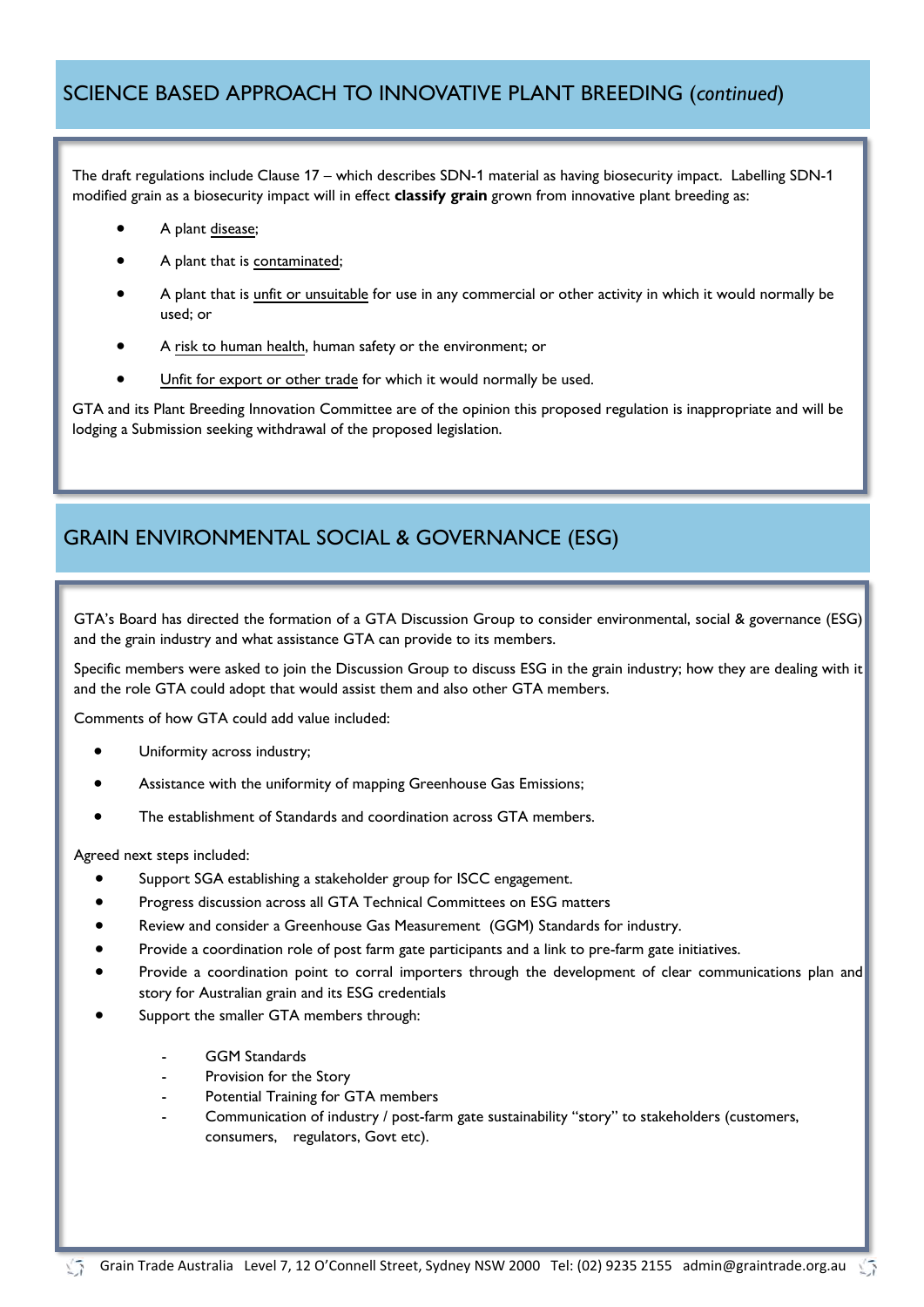#### <span id="page-5-0"></span>**SUBMISSIONS**

V5

GTA has developed and lodged a number of Submissions into Government reviews since the last Grain Matters. This is an important activity to ensure Government formally receives practical information and perspectives directly from industry and GTA members. A summary of these recent Submissions and links to them are included in the following Table.

| <b>Submission</b>                                 | <b>Description</b>                                                                                                                                                                | <b>Links</b>     |
|---------------------------------------------------|-----------------------------------------------------------------------------------------------------------------------------------------------------------------------------------|------------------|
| The Office of the<br><b>Gene Regulator</b>        | GTA/AGEC submission on the consideration to<br>include MON-00073-7 canola on the Genetically<br>Modified Organism (GMO) Register.                                                 | <b>Link Here</b> |
| <b>Food Standards Aus-</b><br>tralian New Zealand | GTA provided a submission to the Food<br>Standards Australia New Zealand (FSANZ) con-<br>sultation on Proposal M1019 - Review of Schedule<br>22 – Foods and classes of foods 2021 | <b>Link Here</b> |

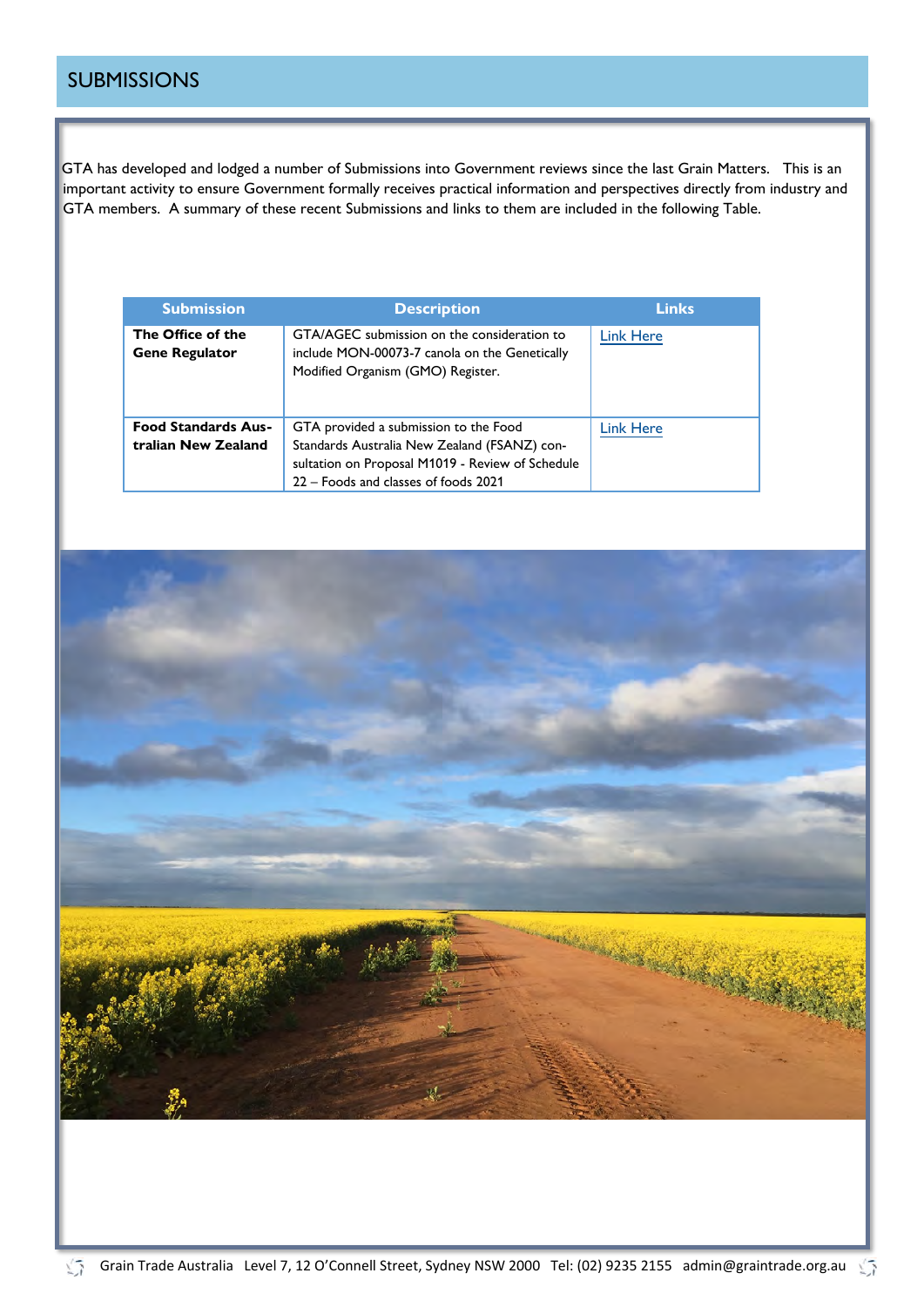#### <span id="page-6-0"></span>GTA/DAWE STORAGE ASSET AND MANAGEMENT STANDARD (SAMS) PROJECT

The GTA Board has endorsed GTA to progress the development of GTA Grain Storage Asset Management Standards (SAMS) for Australian grain industry participants. It is proposed to develop the SAMS as an industry reference tool and a guide to industry companies to allow them to voluntarily rate capability.

Development of Standards and an on-going Assurance Program will provide:

- 1. A framework that includes guidance and training on the business steps and processes storage operators should strive to achieve; and
- 2. Procedures to allow an assessment and quality accreditation of any storage asset and its operational management practices



Having industry assured grain storages that improve process and procedures of grain management is expected to derive benefits for industry.

The Standards will allow **all farm-based and commercial storage assets and their operation** to be integrated into an **industry driven quality assurance system in the export (and domestic) supply chain** thus reducing industry exposure to risk and reputational damage and better reflect export requirements.

#### *Project next steps & timeline*

The Project Team overview of the timeline includes:

- 1. First draft of the Standard was completed in early 2022.
- 2. **A pilot program** is planned to be introduced in 2022 as a trial. This will potentially include a large, medium and small storage business.
- 3. **The project team is completing extensive industry engagement during May and June 2022.**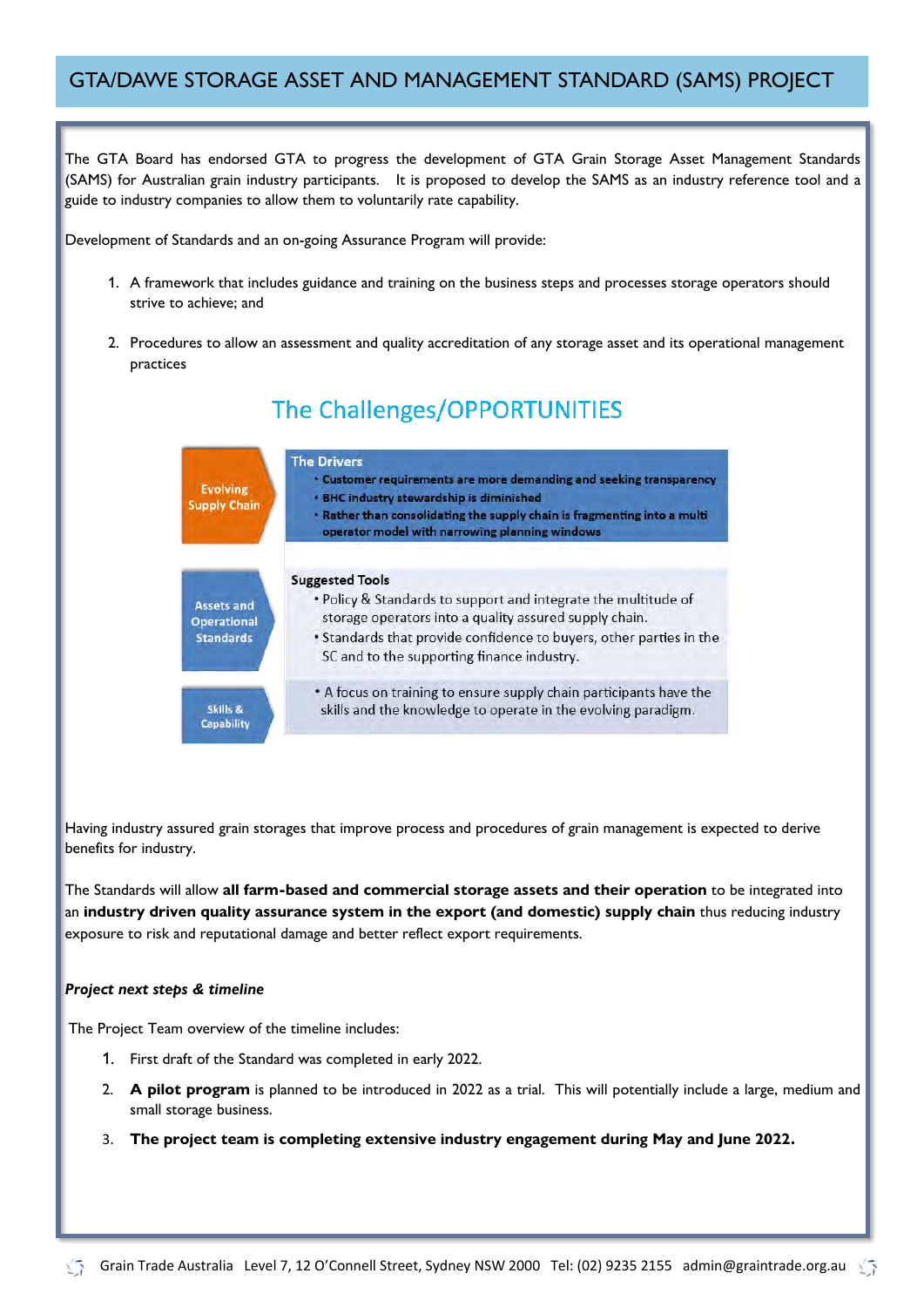#### <span id="page-7-0"></span>NATIONAL RESIDUE SURVEY

#### **Chemical Maximum Residue Limits (MRLs)**

The Australian grain industry is heavily reliant on export markets, and it is imperative the industry respects the import requirements of the countries that import Australian grain.

A key requirement is to comply with the importing country chemical Maximum Residue Limits (MRLs). Industry wide management is required to ensure we continue to meet regulatory requirements for MRLs both domestically and internationally.

All grain supply chain participants are reminded of obligations under [the Australian grain Code of Practice](https://www.graintrade.org.au/grain-industry-codes) with additional information available in [TGD No. 15 Managing Chemical Violations h](https://www.graintrade.org.au/sites/default/files/file/Codes/Grain%20Industry%20Code%20of%20Practice/Technical%20Guidance%20Documents/TGD%20No_15%20-%20Managing%20Chemical%20Violations_May2018%20(1).pdf)elping to ensure we maintain access to our important export markets.



#### **National Residue Survey (NRS) Participation**

- The costs of the NRS program are covered through industry levies, this means there is **no cost to any participating GTA member.**
- The NRS serves an important risk mitigation function for the benefit of all participants in the Australian grain industry.
- As part of the Australian grain industry Code of Practice for the Management of grain along the supply chain (Code of Practice, section 2.4.1), it is a requirement for all bulk and container exporters and domestic consumers to participate in the NRS program. A Technical Guideline Document (No. 20) providing further details can be found [here.](https://www.graintrade.org.au/sites/default/files/TGD%20No_20%20-%20National%20Residue%20Survey%20Participation%20Jun21.pdf)
- Participation in the NRS program is required for several reasons, including but not limited to:
	- The NRS program provides an independent audit of industry compliance with customer and government chemical regulations and requirements.
	- Data from the NRS program is used to support industry & government endeavours to revise an Importing country MRL and when seeking Import Tolerances for MRLs that don't exist.
	- Participation in the NRS reduces the potential for government regulation/compliance.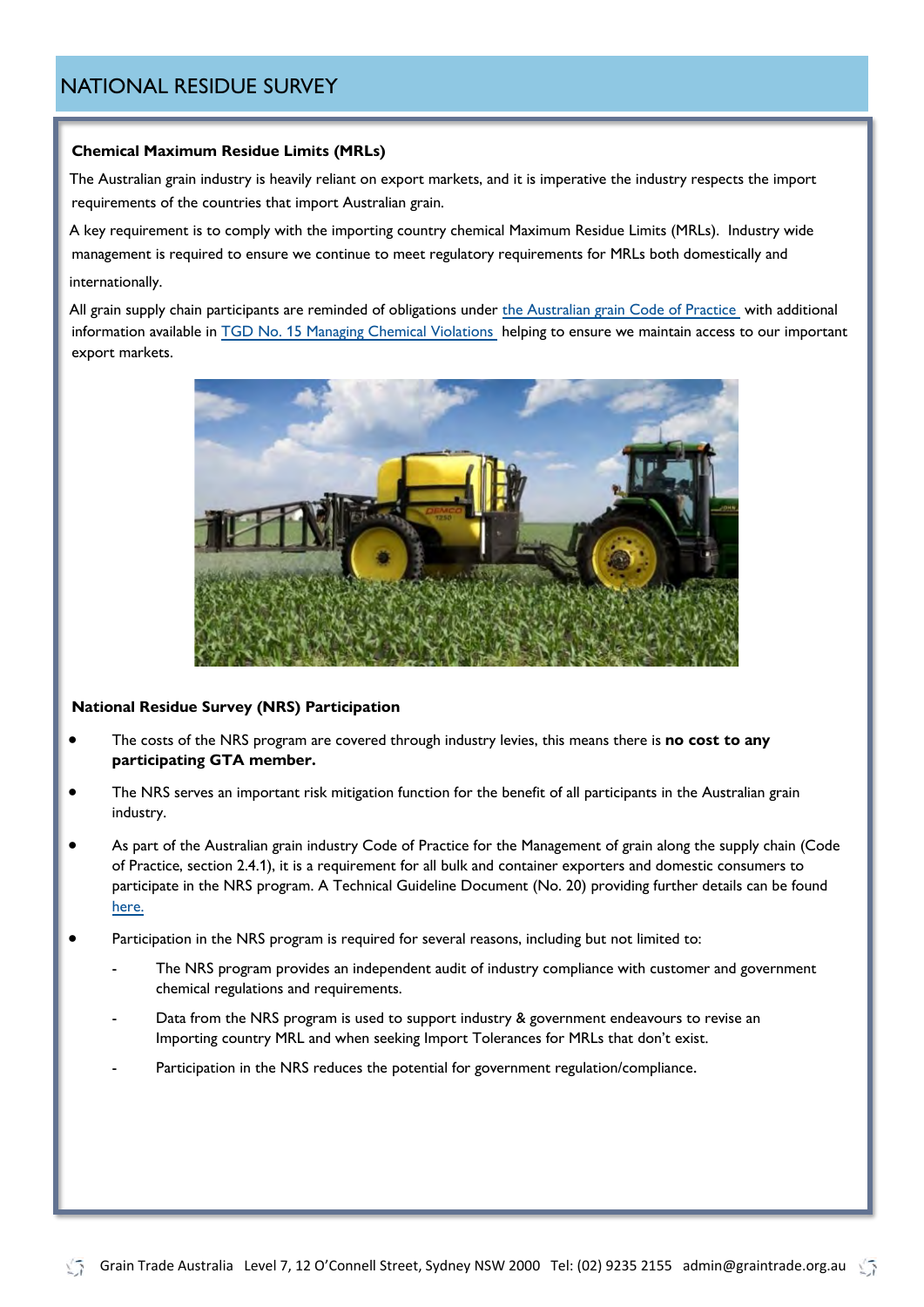## <span id="page-8-0"></span>PROGRESS— AUSTRALIAN FINANCIAL SERVICES LEGISLATION IMPACT ON GRAIN COMMODITY ADVISORS

As reported in previous editions of Grain Matters the 2021 GTA Advisory Compliance Workshop (ACW) captured the issue of the cost and the time involved for grain commodity advisors to train and meet the Financial Advisor Standards and Ethics Authority (FASEA) requirements.

This was identified as an industry issue with the potential risk to impact the facilitation of trade and in the longer term the availability of quality advice to growers.

A GTA Working Group was established with GTA members who operate grain commodity advisory services. This group wrote to the Government and ASIC [\(here\)](https://www.graintrade.org.au/sites/default/files/GTA_Submissions/Letter_GTA%20to%20ASIC_AFSL_15Nov2021_Final.pdf) seeking to engage with ASIC on these issues. The ASIC letter was also provided to the Shadow Minster for Financial Services and Superannuation – Stephen Jones MP.

GTA subsequently met with the Chairman of ASIC as they requested a meeting with GTA during which there was a recognition of GTA's position that training and education level requirements required of AFSL advisors should be aligned and consistent with the particular financial services licence requirements and conditions, rather than the current 'one size fits all'.

GTA is continuing its engagement with ASIC and Treasury. Treasury have recently issued a **Discussion Paper**, as part of their review on the *Quality of Advice*. GTA and the Working Group will lodge a Submissions to Treasury prior to the deadline of 3<sup>rd</sup> June 2022

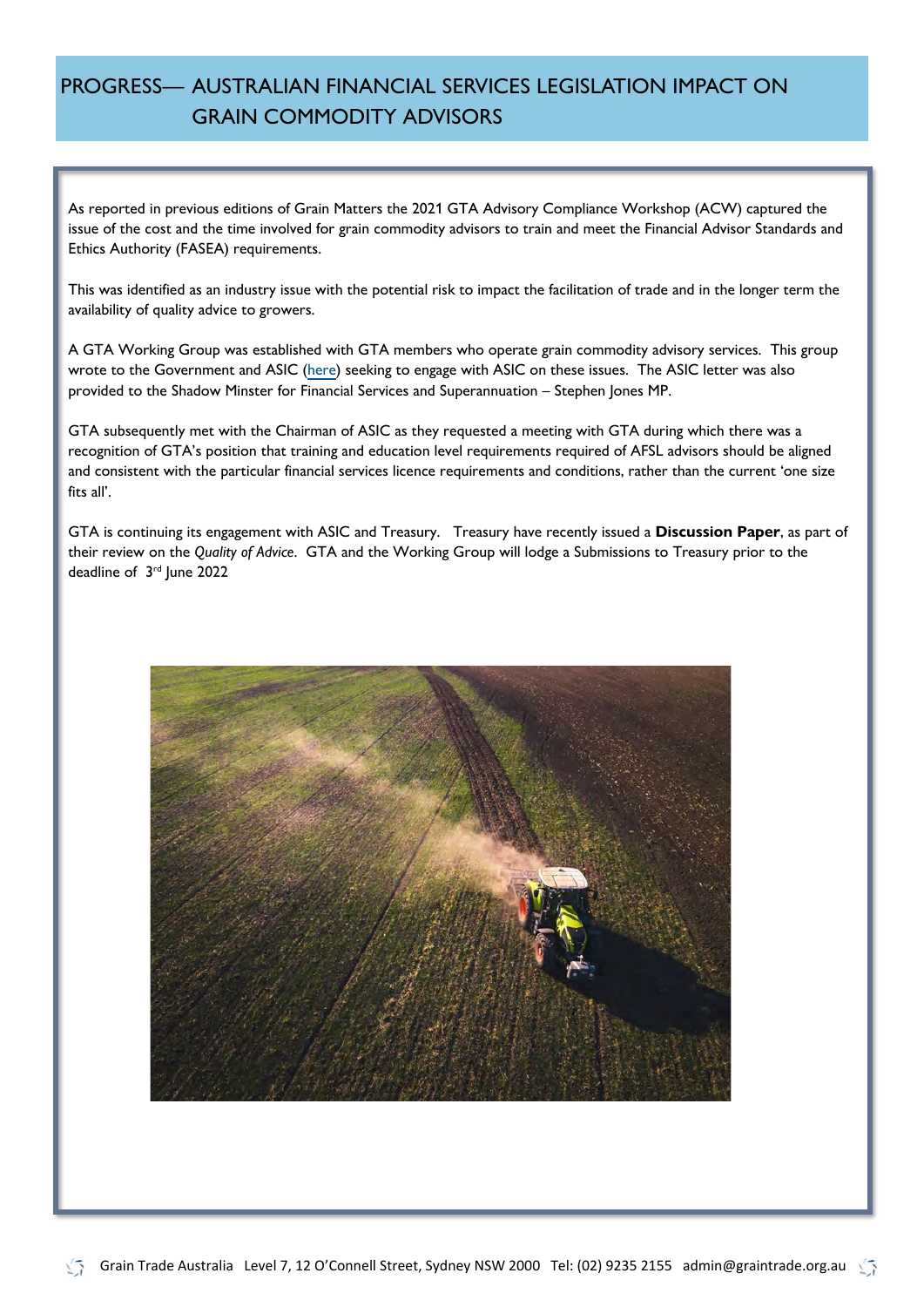#### <span id="page-9-0"></span>UPCOMING EVENTS

# **AUSTRALIAN GRAIN STORAGE & PROTECTION** CONFERENCE

# **MEETING MARKET REOUIREMENTS**

BROUGHT TO YOU BY THE NATIONAL WORKING PARTY ON GRAIN PROTECTION (NWPGP)



# **15-16 JUNE 2022 MELBOURNE**



**Enquiries**: Julia O'Keeffe 0449 038 330 or [admin@graintrade.org.au](mailto:admin@graintrade.org.au)

**[REGISTER NOW](https://gta.eventsair.com/gta-workshops/sem1-2021/Site/Register)**

The Australian Grain Storage & Protection Conference will be held in person over 2 days in Melbourne CBD. Registrations are now open.

The NWPGP 2022 Australian Grain Storage and Protection Conference is an open forum for the entire grains industry to review and discuss the latest market requirements relating to chemical regulations and developments in grain storage and protection.

Presenters will cover national and international regulation along with a range of topics including:

- Market requirements for MRLs now and future challenges
- Sustainable chemical use and impacts on industry
- Insect infestations and their control methods
- Pesticide residue violations & traceback findings
- Grain protectants do have a use
- Fumigants and challenges for their use
- Physical control methods to maintain grain quality
- Extension activities along the supply chain
- Other key research outcomes

The NWPGP has been meeting annually for over 45 years, however, the annual conference, delegate list and industry representation continues to expand and evolve – constantly striving to meet industry's needs.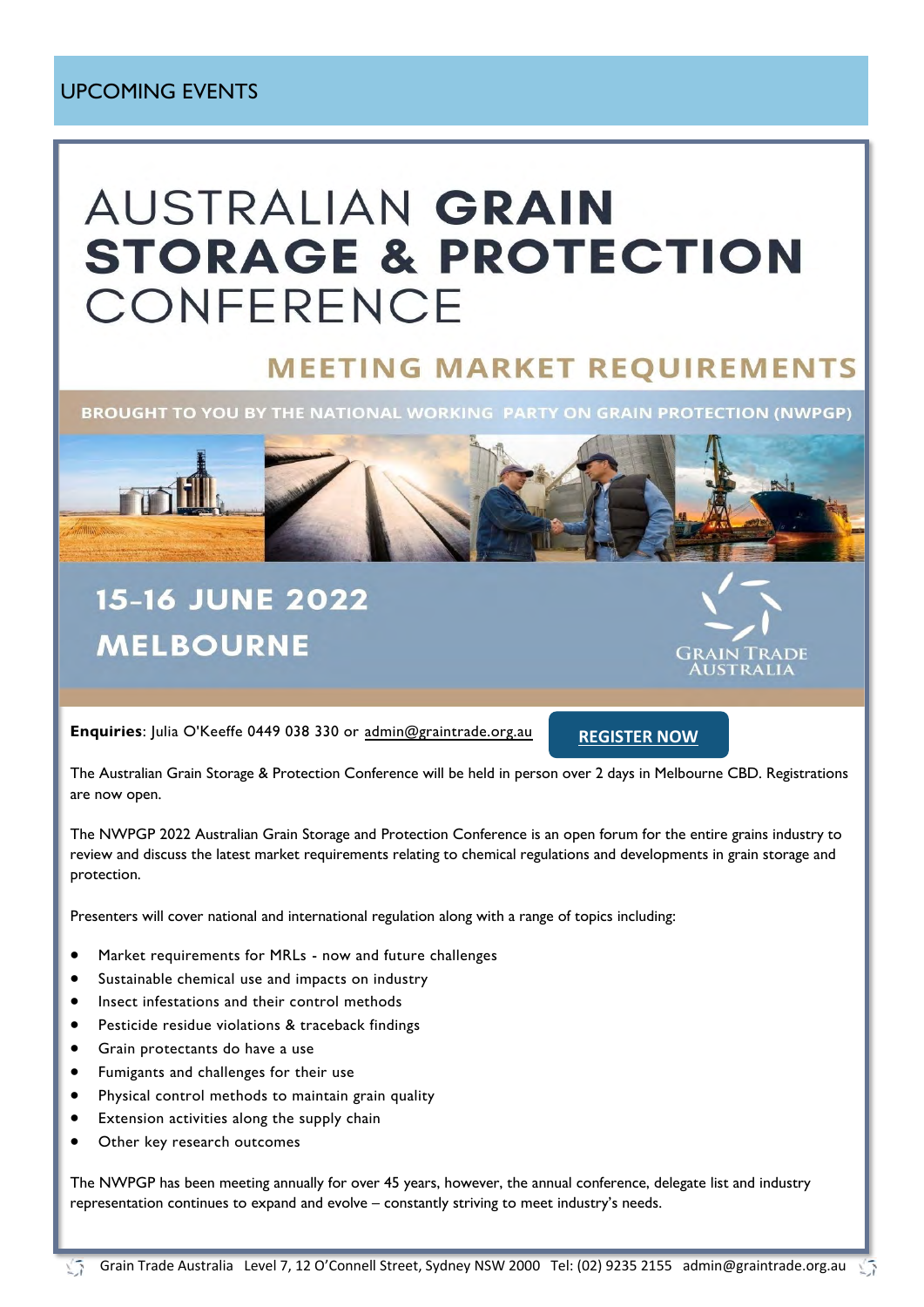## <span id="page-10-0"></span>UPCOMING EVENTS



We are pleased to announce the Australian Grains Industry Conference 2022 will be held face to face at Crown Promenade, Melbourne from 27th to 28th July 2022. The Australian Grains Industry Conference (AGIC 2022) is an industry run conference for grain market participants and service providers, hosted by leading grain industry associations Grain Trade Australia, Australian Oilseeds Federation, and Pulse Australia.

This year's conference theme is *Growing With Grain and will be a hybrid event, allowing delegates from around the Australia and the world to join both in person, and virtually.*

The Conference provides a chance to connect with fellow industry colleagues through a variety of networking opportunities and AGIC offers exposure to:

- Grain and oilseed producers, processors, importers and exporters
- Manufacturers of food, animal feed, biofuels and bio-based industrial products
- Suppliers of services (financial/logistical/marketing/communications) to the grain and grain-products industry
- Ports businesses, freight forwarders, shipping/ocean line companies, container companies
- Technology, equipment and service providers
- Trade groups, government agencies and researchers
- Industry advisers/consultants; key policy/decision makers

AGIC 2022 is proudly hosted by the following leading grains industry organisations.

**Grain Trade Australia** (GTA) was formed in 1991 to formalise commodity trading standards, develop and publish the trade rules and standardise grain contracts across the Australian grain industry. GTA's role today is to ensure the efficient facilitation of commercial activities across the grain supply chain. GTA's has over 260 organisations as members ranging from regional family businesses to large national and international trading/storage and handling companies.

**Pulse Australia** is a peak industry body that represents all sectors of the pulse industry in Australia, from growers and agronomists through to researchers, merchants, traders and exporters. It is unique in that it is an independent, non-political and whole of industry organisation, which acts as a catalyst for the development of the pulse industry.

**Australian Oilseeds Federation Inc.** (AOF) was established in 1970 to represent the common interests of all Australian oilseed industry participants and to promote the development, expansion and improvement of Australian oilseed production. The AOF represents players across the total oilseed supply chain including Service Providers / Research, Development & Extension, Growers, Traders/Marketers (domestic and export), Processors (crushers, refiners, manufacturers) and Consumers.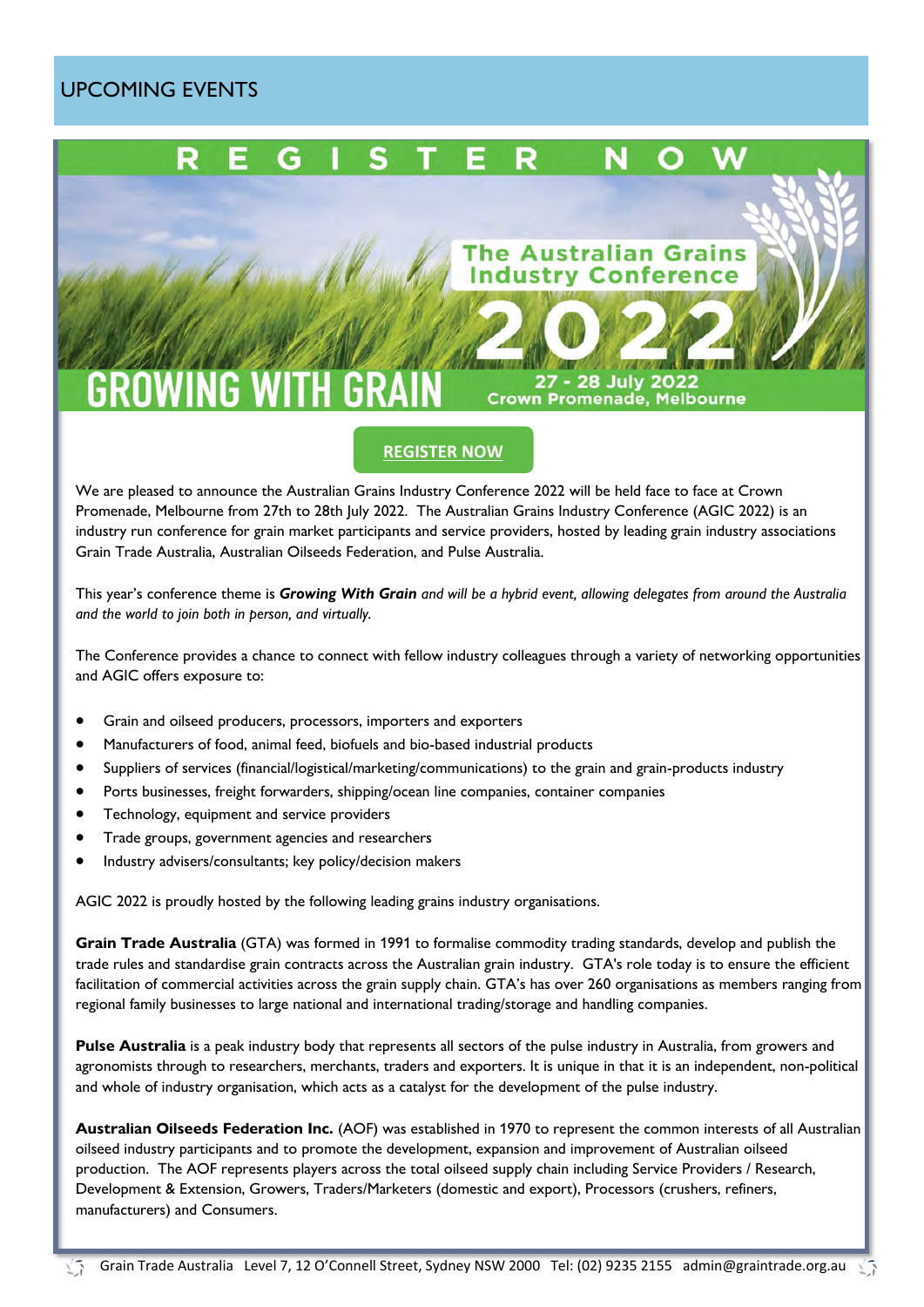# nars, and a director of Grain Trade Australia Ltd

## <span id="page-11-0"></span>ADVISORY & COMPLIANCE DAY—14 JULY 2022

#### *1 Day Workshop Delivered via Zoom*

The GTA Advisory Compliance Day is an annual forum for GTA Members to meet and discuss and consider the risks and pitfalls that are present in the grain value chain. It provides a great opportunity to become informed and to understand how to best manage exposure within your business.

The Advisory & Compliance Workshop is structured to meet GTA Members' requirements and cover specific topics of interest. The program has some flexibility so it can

include discussion and provide information on 'breaking issues' or topics of particular interest to your business. The program objective is to meet your needs in this area and will include:

- Compliance with legislation, taxation, insurance, staff payments
- Arbitration lessons
- Managing catastrophic events such as COVID 19
- **Insolvencies**
- Reputational risk
- **Sustainability**

#### **Registration Cost: \$390 (inc GST) per person**

## ARBITRATOR TRAINING WORKSHOP—10 JUNE 2022

#### *10 JUNE 2022—11.00AM—1.30PM Delivered via Zoom \*\*FREE FOR GTA MEMBERS\*\**

This is a FREE workshop for all existing and potential GTA Arbitrators, being held between 11.00am-1.30pm on June 10. The workshop is designed for existing GTA Arbitrators as a refresher course as well as those who would like to become a GTA Arbitrator. The workshop provides an appreciation and understanding of the role of arbitration, the process and the legislative framework along with the processes that should be followed at the commencement of and duration of arbitration. Topics covered include:

- GTA Arbitrators—their appointment, role and responsibilities
- Commencing and Conducting an Arbitration
- Common Issues faced by Arbitrators
- Awards & real life examples from past arbitrations

The Arbitrator Training Workshop is presented by Geoff Farnsworth. Geoff is a lawyer with over 20 years experience, whose specialty is in transport and commodities related law. He has also recently become qualified as a Member of the Chartered Institute of Arbitrators. Geoff acts as Secretariat to GTA Arbitration Tribunals. He regularly advises major transport and commodity companies in relation to contracting and dispute resolution. Geoff is a regular presenter at conferences and semi-





**[REGISTER NOW](https://gta.eventsair.com/gta-workshops/sem1-2021/Site/Register)**